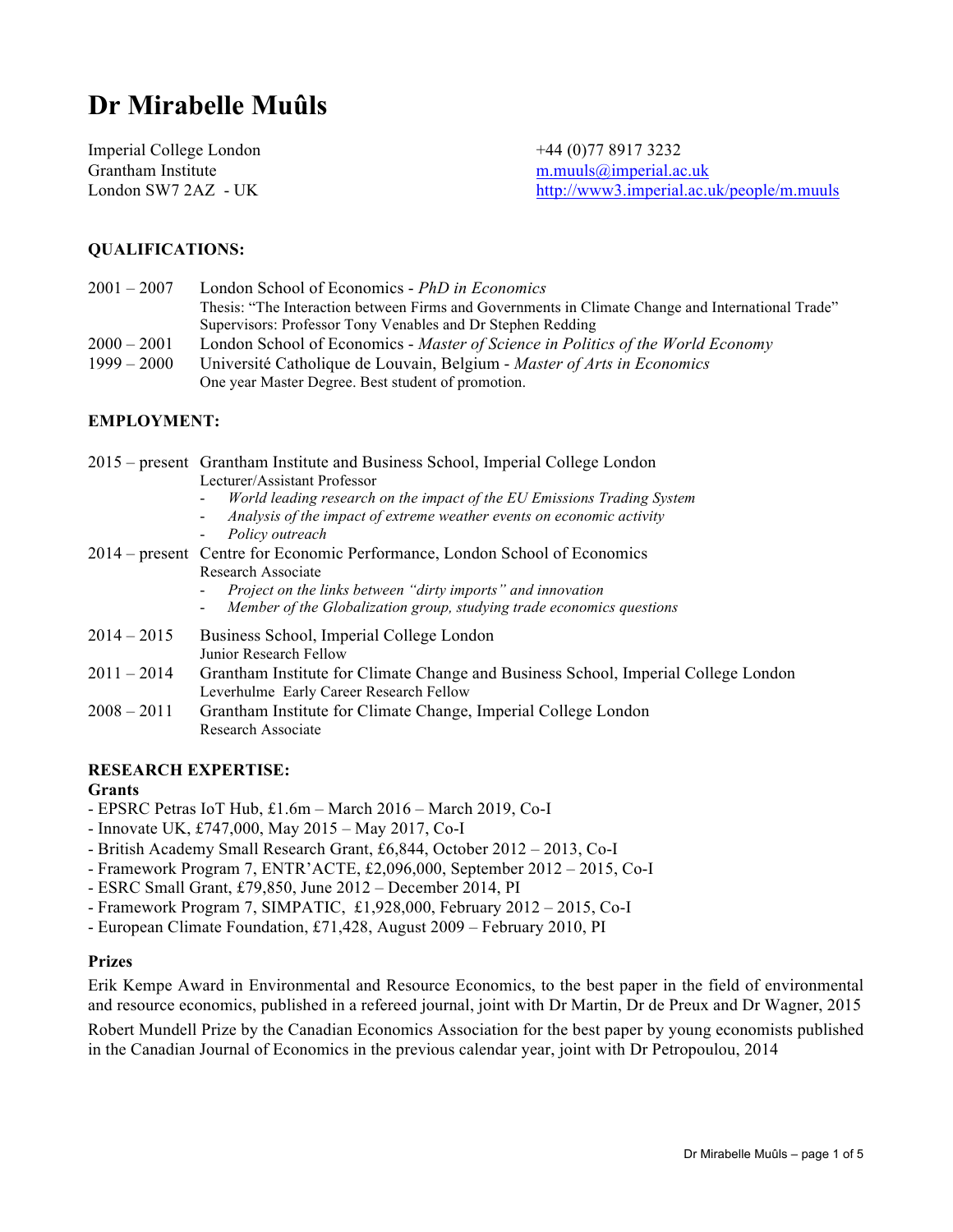# **Consultancies**

- Department for Energy and Climate Change (DECC), "CRC Energy Efficiency scheme evaluation", 2014
- UK Trade and Investment, "Evaluation of the impact of UKTI services on trade in goods", 2014
- DECC, "An Evidence Review Of The EU Emissions Trading System, Focussing On Effectiveness Of The System In Driving Industrial Abatement", Spring 2012

## **Conferences and presentations**

- Trade workshop, Centre for Economic Performance, LSE, February 2016
- Economics of Innovation, Diffusion, Growth and the Environment, LSE, September 2015
- Our Common Future Under Climate Change, Paris-UNESCO, July 2015;
- Association of Environmental and Resource Economists, San Diego, June 2015;
- Rencontres de l'Environnement, CORE- Universite Catholique de Louvain, May 2015;
- Centre for Economic Performance, LSE, May 2015;
- World Congress of Environmental and Resource Economists, Istanbul, June 2014;
- Annual Climate Policy Research Conference, European University Institute (EUI), Florence, October 2013;
- NBER Summer Institute, July 2012;
- EnvEcon Conference, London, March 2012;
- European Association of Environmental and Resource Economists Conference, Rome, June 2011
- Comparative Analysis of Enterprise (micro) Data (CAED) Conference, London, October 2010
- Centre for Economic Performance (LSE) Annual Conference, Brighton, May 2009
- Merton Seminar in International Trade, University of Oxford, January 2009
- NCCR Climate The International Dimensions of Climate Policies, Bern, January 2009
- Empirical Investigations in International Trade, University of Colorado at Boulder, October 2008

## **Current Collaborations**

- Dr Ulrich Wagner: Universidad Carlos III, Madrid
- Jonathan Colmer (PhD student), Dr Antoine Dechezlepretre, Dr Damien Dussaux and Dr Caterina Gennaioli: London School of Economics
- Pr Giordano Mion: University of Sussex and Centre for Economic Performance, LSE
- Pr Thierry Brechet: Universite Catholique de Louvain
- Dr Valerie Karplus: MIT Sloan School of Management, USA
- Dr Soo Keong Yong: Xi'an Jiaotong University, China
- Dr Cao Jing: Tsinghua University, China
- Imperial College London: Pr Dan Crisan, Dr Zeynep Gurguc, Dr Pantelis Koutroumpis, Dr Ralf Martin, Dr Tamaryn Napp, Dr Laure de Preux, Pr Goran Strbac

#### **Professional Bodies**

Member of the European Economic Association, the American Economic Association, the Royal Economic Society and the European Association of Environmental and Resource Economists.

## **Referee**

Economica, Economic Journal, Environmental and Resource Economics, Journal of Economic Geography, Journal of Environmental Economics and Management, Journal of International Economics, Journal of International Trade and Economic Development, Natural Resources Forum, Recherches Economiques de Louvain, Scandinavian Journal of Economics

#### **Outreach**

Presentations to or meetings with the European Commission - DG Clima (July 2014), the Chinese Embassy First Counsellor (June 2014), UK Trade and Investment (September 2013), FCO China, Delegation from Shanghai (March 2013), Sainsbury's (July and September 2012), Department for Climate Change (December 2010, February 2011 and June 2012), Rio Tinto (September 2011), European Parliament, Environment Committee (October 6, 2010), European Commission - DG Clima (June 2010)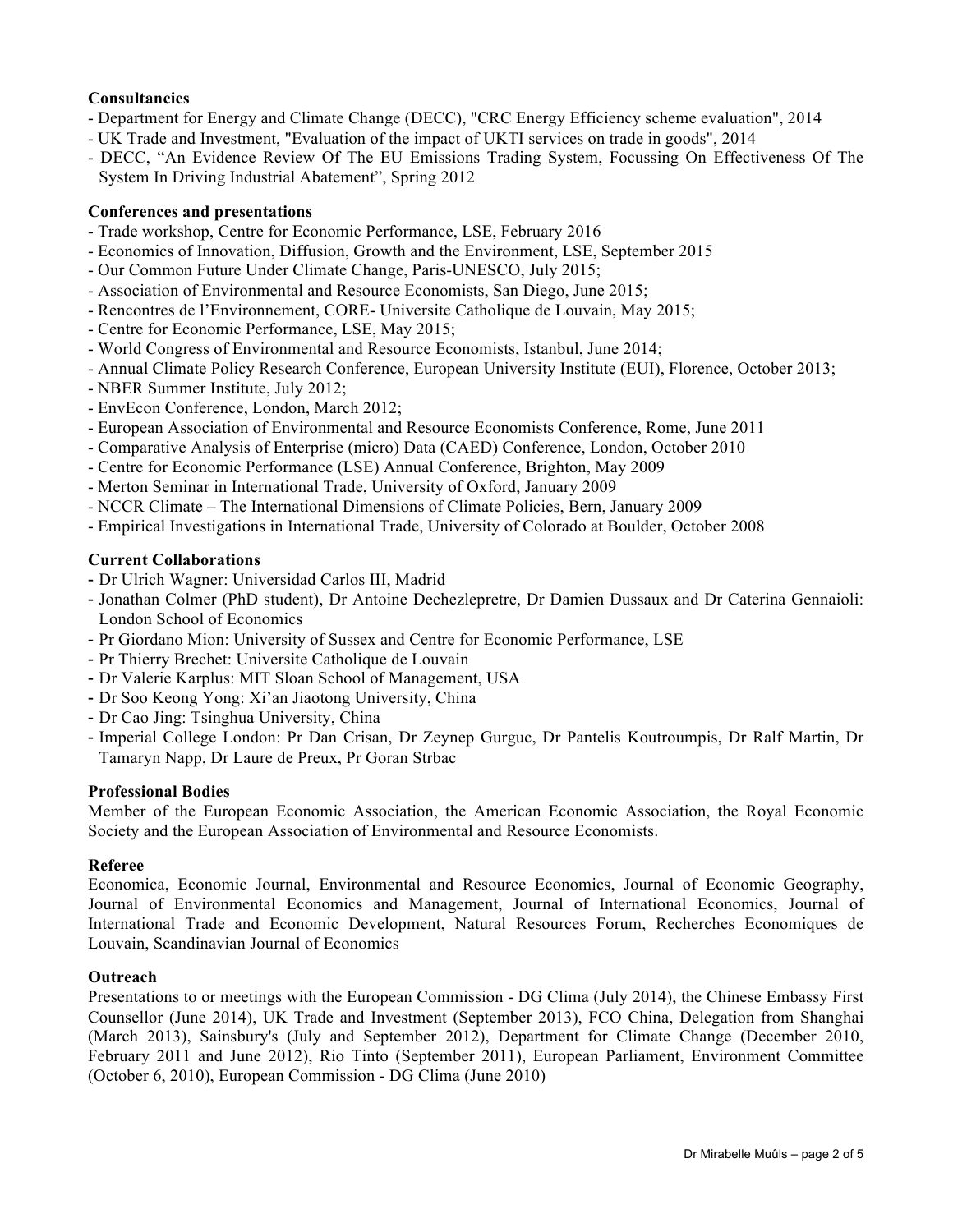# **Training**

- PG Cert in University Teaching and Learning (2015-2016)
- Media Training (November 2015 and March 2016)
- Junior Research Fellowship development days (September 2013 and March 2014)
- ESRC funded Media training day (June 2012)
- Writing Up Your Research for Publication (January 2010)

# **TEACHING**

# **Prize**

London School of Economics, Economics Department teaching prize in 2003 for the best teaching evaluation scores.

# **Undergraduate**

- 2015: Business Economics Imperial College Business School
- 2006-2008: Tutor to undergraduate students, Economics department London School of Economics
- 2001-2011: University of London external program. External examiner. "Introduction to Economics"
- 2001-2006: Department of Economics, London School of Economics, Class Teacher in Microeconomics II (EC202) and in International Economics (EC315)
- 1999-2000: Facultes Universitaires St Louis, Brussels-Belgium. Class teacher in Political Economy.

# **Postgraduate**

- 2016: MBA Elective "Climate Change, Business and Finance"
- 2013 and 2014: Guest lecturer, Energy Business, Imperial College Business School: "Economics of Climate Change"
- July 2012: Guest lecturer, Climate KIC The Journey summer school
- 2011: Guest lecturer, Climate Change Economics. MSc in Environmental Technology (Centre for Environmental Policy), Imperial College London
- 2011: Guest lecturer, Climate Change Economics. Sustainable Development course of the Department of Civil and Environmental Engineering's MSc, Imperial College London.
- 2006 2008 Economics Department, London School of Economics
- Class teacher to postgraduate students International Economics (EC421) and Microeconomics (EC201)

# **Supervision**

- Joint supervision of three MRes students of the Business School
- Since 2014: Joint supervision of MRes/PhD student from Mathematics of Planet Earth CDT
- 2015: Joint supervision of a student from the MSc in Sustainable Energy Futures
- Since 2012: Advisor, PhD student from London School of Economics, Centre for Economic performance. "The Economic Consequences of Environmental Change: Essays in Labour, Trade, and Development"
- 2013: Joint supervision of a student from MSc student from the MSc in sustainable Energy Futures, Imperial College. "Determining effective incentives to change individual energy consumption patterns: A field experiment in residential London"
- Summers of 2011, 2013 and 2014: Supervision of MSc students from Paris ENSTA- Paris Tech
- 2009: Joint supervision of a student from the MSc in Sustainable Energy Futures, Imperial College: The student obtained a distinction for his thesis entitled "Barriers to small wind in the UK".

# **ADMINISTRATION**

- Since 2015, Programme Director, MSc Climate Change, Management and Finance

- April 2016: Co-chair, Imperial College Business School Annual Conference in collaboration with the Grantham Institute, "Mobilising business, acting on climate"

- Management of two research assistants during the past four years.
- 2011/2012: Organisation of a joint LSE-Imperial Grantham seminar in climate change economics bimonthly.
- Summer of 2009, hired and managed 15 MSc students, and their supervisor for interviews/data collection
- Grants management and costing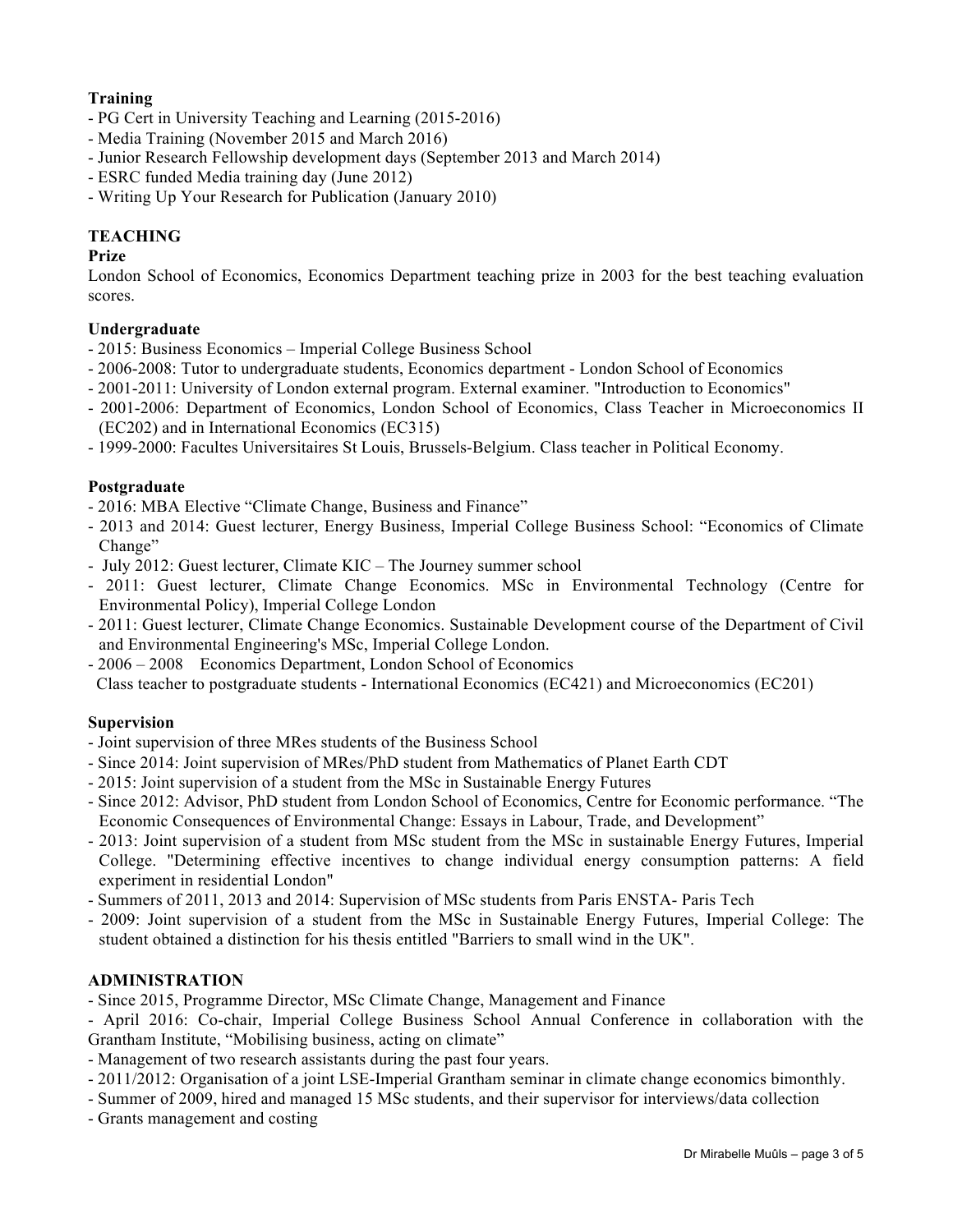# **PUBLICATIONS**

## **A) Refereed Full Papers**

1. "Competition and Norms: A Self-Defeating Combination?" (with Alberts, G., Gurguc,Z., Koutroumpis, P., Martin,R. and Napp, T.), *Energy policy*, forthcoming

2. "The Impact of the EU ETS on Regulated Firms: What is the Evidence After Eight Years?" (with Martin R, and U.J. Wagner), *Review of Environmental Economics and Policy*, 2016, Vol. 10-1 pp.129-148

3. "Exporters, Importers and Credit Constraints", *Journal of International Economics,* 2015, Vol. 95-2 pp.333- 343.

4. "Industry Compensation Under Relocation Risk: A Firm-Level Analysis of the EU Emissions Trading Scheme" (with Martin, R., de Preux, L. B., and U. J. Wagner), *American Economic Review*, 2014, Vol. 104-8 pp. 2482-2508.

featured in Science, Vol. 344, 11th April 2014, page 129 (Editor's choice)

5. "On the Empirical Content of Carbon Leakage Criteria in the EU Emissions Trading Scheme" (with Martin, R., de Preux, L. B., and U. J. Wagner), *Ecological Economics*, 2014, Vol. 105 pp. 78–88.

6. "A Swing-State Theory of Trade Protection in the Electoral College" (with D. Petropoulou), *Canadian Journal of Economics*, 2013, Vol. 46 pp. 705-724.

7. "Anatomy of a Paradox: Management Practices, Organizational Structure and Energy Efficiency" (with Martin, R., de Preux, L. B., and U. J. Wagner), *Journal of Environmental Economics and Management,* 2012, Vol. 63-2 pp. 208–223.

8. "Imports and Exports at the Level of the Firm: Evidence from Belgium" (with M. Pisu), *World Economy*, 2009, Vol 32-5, pp. 692-734

9. "Priority Research Areas for Ecosystem Services in a Changing World" (with Nicholson, E., Mace, G., Milner-Gulland, E.J. et al.), *Journal of Applied Ecology*, 2009, Vol.46, pp.1139-1144

10. "Understanding Cross-Country Differences in Exporter Premia: Comparable Evidence for 14 Countries", The International Study Group on Exports and Productivity, *Review of World Economics*, 2008, Vol. 144 – 4, pp.596-635

# **C) Refereed Conference Abstract**

11. "Weather Shocks in a Globalized World: A Firm-level Analysis", (with Colmer, J., Martin, R. and U.J. Wagner), *World Congress of Environmental and Resource Economists, Istanbul, June 2014*

12. "The Causal Effects of the European Union Emissions Trading Scheme: Evidence from French Manufacturing Plants", (with Wagner, U.J., Martin, R. and J. Colmer), *World Congress of Environmental and Resource Economists, Istanbul, June 2014*

13. "Measurement of Paradox in the EUETS", (with R. Martin), *The Energy Efficiency Gap: Reasons and Implications, ZEW - Mannheim, March 2014*

14. "The Effect of Investment on Bargaining Positions. Over-Investment in the Case of International Agreements on Climate Change", *NCCR Climate – The International Dimensions of Climate Policies, Bern, January 2009*

# **D) Books and/or book chapters**

15. "Trading Behavior on the EU ETS", (with Martin, R. and U.J. Wagner), in *Emissions Trading Systems as a Climate Policy Instrument: Evaluation & Prospects,* Gronwald, M. and Hinterman, B., MIT Press, 2015